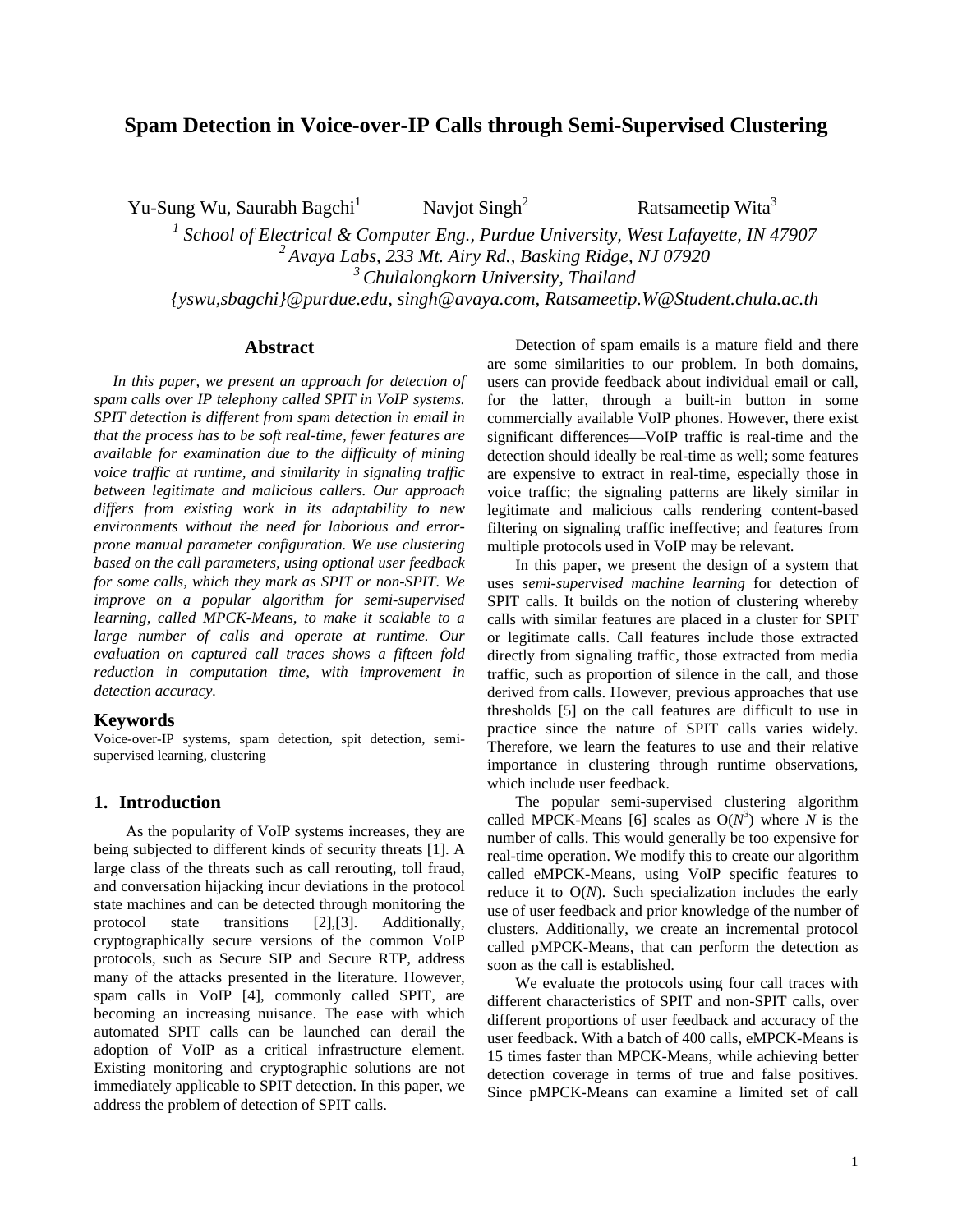features, it works well only with a large fraction of calls with accurate user feedback.

## **2. Related work**

Rosenberg [4] details the problem of VoIP SPIT and gives various high-level conceptual solutions. The solutions can be placed in three categories [7]: (1) Nonintrusive methods based on the exchange and analysis of signaling messages; (2) Interaction methods that create inconveniences for the caller by requesting them to pass a checking procedure before the call is established; (3) Callee interaction methods that exchange information with the callee on each call. An example work in category 1 is [8] where the authors look at the SIP signaling traffic pattern to detect SPIT. However, they do not provide quantitative data on the detection accuracy. Our experimental results indicate solely relying on SIP message patterns will give low detection coverage. The work by Quittek [7] generates a greeting sound or faked ring tone to the caller right after the call is established and monitors the response voice patterns from the caller to differentiate between human caller and a SPIT generator. This falls in category 2. In comparison, our work encompasses categories 1 and 3.

Kolan [9] presents an approach which maintains the trust information for each caller. The information can be automatically built up through user feedback, or through a propagation of reputation via social networks. The approach can be used in our system where we can embed the caller's trust as one of the call features. However, the reputation database may grow large and a reputation system can be gamed by false praise or false blame.

Clustering is a way to learn a classification from the data [10], especially with unlabeled data. Clustering techniques have been used for detecting e-mail spam in [11], [12]. On the other hand, classification techniques such as SVM [13] are popular for data classification. However, they typically require labeled data and do not take unlabeled data into consideration. Recent developments in semi-supervised classification techniques [14], such as semi-supervised SVM [15], incorporate both labeled and unlabeled data.

## **3. Design**

## **3.1 Structure of VoIP calls**

There are typically three phases involved in a VoIP phone call [16]. The first phase is call establishment through a three-way handshake, which involves (i) the caller sending a SIP INVITE message to the proxy server and the server forwarding the INVITE message to the callee, (ii) the callee replying with a SIP OK message, and (iii) the caller sending SIP ACK message to complete the call establishment phase. The second phase is the conversation, which contains the media stream (voice) transmitted between the caller and the callee typically using RTP/RTCP [17]. The last phase is the call tear down phase, which can be initiated by either the caller or the callee sending a SIP BYE message followed by SIP OK and SIP ACK messages.

## **3.2 Characteristics of VoIP SPIT calls**

A blacklist-based approach can be used at the call establishment phase based on source IP or From URI to drop calls from known SPIT sources. In the media stream phase, a typical pattern one can imagine for SPIT calls is that the caller speaks more than the callee. Another pattern is that the length of the media stream phase, i.e., the call duration, is shorter in the case of calls answered by a live person since SPIT calls are generally undesirable. Also, one can assume that it is more likely that for a SPIT call, a call termination will be initiated by the callee, i.e., the callee sends the SIP BYE message.

Since SPIT calls are usually large volume calls made by some spitter within a period of time, we found that it is also useful to look for patterns in a batch of calls. Certain features are available when looking at the collective set of calls, such as the inter-arrival time between calls. Also statistical learning can only occur with a batch of calls.

## **3.3 Detection scheme**

A VoIP environment typically consists of multiple domains with each domain composed of a few proxy servers and phones belonging to end users. Figure 1 shows an example VoIP environment consisting of two domains. In a VoIP environment, a proxy server's main function is to route the signaling messages. For the specific example we show, here Proxy #1 is used to route the signaling



**Figure 1. Detecting Spit Calls in a VoIP Environment**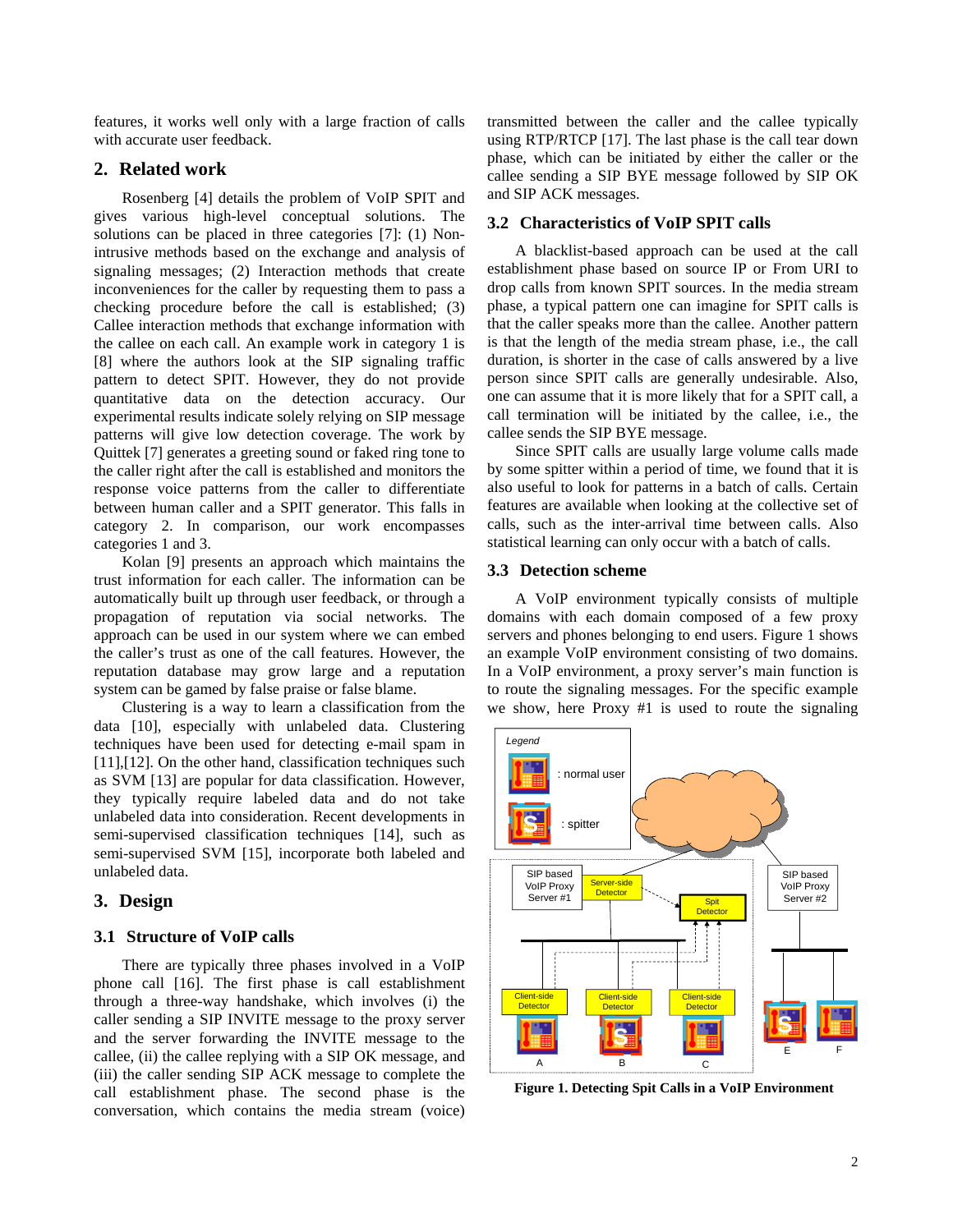messages among phones {A,B,C}. And similarly, Proxy #2 is used to route the signaling messages among phones {E,F}. Cross domain phone calls {A,B,C}  $\rightleftarrows$  {E,F} are collaboratively handled by Proxy #1 and Proxy #2. Once a phone call is established, subsequent messages (signaling and voice) can travel directly between phones without involving the proxies. However, an ISP can mandate all traffic pass through the proxies, which is often the case for billing and security purposes.

Our approach in detecting SPIT calls involves placing local detectors at the SIP proxies and the phones in the managed domain. The domains that have our detection mechanism are called *managed domains* and others are called *unmanaged domains*. Essentially, the detectors require observability of the signaling and the media streams within the managed domain. A spitter can exist as any phone in a VoIP environment, whether within a managed (phone B) or an unmanaged domain (phone E).

The embedded detectors collect the information of the phone calls and send them to the SPITDetector, where the logic for differentiating SPIT calls from non-SPIT calls executes. The decoding of the traffic and calculation of the call features are handled by the respective serverside/client-side detectors and only a digest of the necessary information is forwarded up to the detector, thus minimizing network traffic.

SPITDetector supports two modes of detection:

**Mode A: Look at each phone call with early detection:**  In this mode, the SPITDetector has to determine whether a call is a SPIT or not before the media stream of the call is established. This means that the detection has to be completed before the callee picks up the phone. This mode is useful from an end-user's point of view since SPIT calls can be potentially blocked without further annoyance.

**Mode B: Look at the whole batch of phone calls:** With Mode B, we assume received calls are kept in a collection which are then presented in a batch to our semi-supervised clustering algorithm. This mode provides higher detection accuracy than Mode A due to the availability of complete call feature information. Mode B is attractive to a service provider, rather than to an end user.

# **4. SPIT Detection using Semi-Supervised Clustering**

#### **4.1 Background**

In our problem context, each VoIP call is regarded as one data point. We are interested in clustering call data points into two clusters, one containing the SPIT calls, and the other containing the non-SPIT calls. In general, there may be multiple sub-clusters within each cluster corresponding to radically different kinds of SPIT or non-SPIT calls. We explore this approach of multiple subclusters further in Sec. 4.7.

Semi-supervised clustering [18], [19], [6] is a recent development in the data clustering research community that aims to address the issue of selecting the proper criteria for clustering. Semi-supervised clustering allows the use of optional labeled data for a subset of the runtime observations to progressively modify the clustering criteria. This means that one does not need to determine *a priori* which features of the data points should be used for clustering. The clustering criteria will be trained into generating clusters that obey the user-labeled data as faithfully as possible [6]. The implicit assumption is that user feedback is perfectly accurate. In our work here, we evaluate the impact of noise in the user feedback.

#### **4.2 VoIP call features for clustering**

We construct a data point from each VoIP call based on 17 features: 1-2. From/To URI, 3. Start time, 4.Duration, 5. # of SIP INVITE messages, 6. # of ACK messages, 7-8. # of BYE messages from caller/callee, 9. Time since the last call from the originator of the current call, 10-15. # of 1xx, 2xx, 3xx, 4xx, 5xx, and 6xx SIP Response messages, 16. Call frequency of the originator of the current call, 17. Ratio of non-silence duration of the callee to the caller media streams.

For Mode A early detection, only features 1, 2, 3, and 9 are available. Feature 17 is derived from the RTP media stream by client-side detectors if the media streams are configured to flow directly between clients [20] or it can be provided by the server-side detector if the media streams are configured to flow through the SIP Proxy. We select the universe of features using our domain knowledge, to cover different facets of a VoIP call and to limit the number of features so that online clustering is feasible.

### **4.3 Labeled data via user feedback**

Phone calls received in the managed domain can have optional user feedback information indicating whether a call is a SPIT call or a non-SPIT call. The corresponding data point will be labeled with a SPIT or a non-SPIT tag and fed into the semi-supervised clustering process. Such a data point will be used for adjusting the clustering criteria.

## **4.4 Extended K-Means for semi-supervised clustering: MPCK-Means**

For this work, we select the semi-supervised clustering algorithm called MPCK-Means [6].

$$
\tau_{\text{mpckm}} = \sum_{\mathbf{x}_i \in \chi} \left( \left\| \mathbf{x}_i - \mu_{l_i} \right\|_{\mathbf{A}_{l_i}}^2 - \log \left( \det \left( \mathbf{A}_{l_i} \right) \right) \right) \n+ \sum_{\left( \mathbf{x}_i, \mathbf{x}_j \right) \mathbf{x}_i \in \mathcal{M}} w_{ij} f_{\mathcal{M}} \left( \mathbf{x}_i, \mathbf{x}_j \right) \mathbf{1} \left[ l_i \neq l_j \right] \n+ \sum_{\left( \mathbf{x}_i, \mathbf{x}_j \right) \mathbf{x}_i \in \mathcal{C}} \overline{w_{ij}} f_{\mathcal{C}} \left( \mathbf{x}_i, \mathbf{x}_j \right) \mathbf{1} \left[ l_i = l_j \right]
$$
\n(1)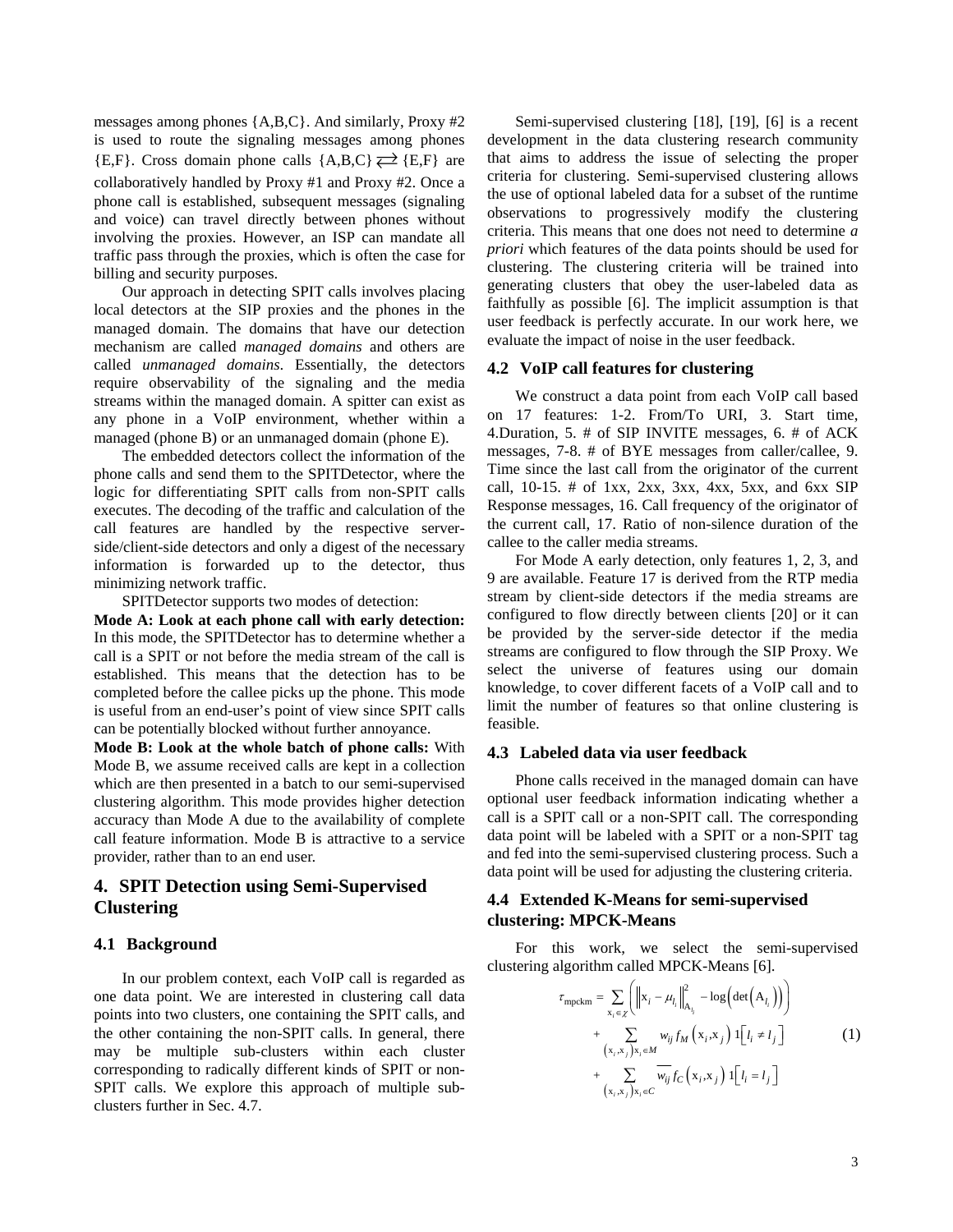$$
\|x_i - \mu_i\|_{A_{l_i}}^2 = (x_i - \mu_i)^T A_{l_i}(x_i - \mu_i)
$$
 (2)

$$
f_M(x_i, x_j) = \frac{1}{2} \|x_i - x_j\|_{A_{l_i}}^2 + \frac{1}{2} \|x_i - x_j\|_{A_{l_j}}^2
$$
 (3)

$$
f_C(x_i, x_j) = ||x_{l_i} - x_{l_i}||_{A_{l_i}}^2 - ||x_i - x_j||_{A_{l_j}}^2
$$
 (4)

( )( ) ( )( ) ( ) ( )( ) ( ) ( )( ) , ' '' ' '' , 1 A <sup>1</sup> <sup>1</sup> 2 1 *i h ij h ij h T h h i hi h x X T ij i j i j i j xx M T ij h h h h xx C T i ji j ij X xx wx x x x l l wx x x x xxxx ll* <sup>μ</sup> <sup>μ</sup> <sup>∈</sup> ∈ ∈ − <sup>⎛</sup> = −− <sup>⎜</sup> ⎝ + −− ≠ ⎡ ⎤ ⎣ ⎦ ⎛ + −− ⎜ ⎝ ⎞⎞ −− − = ⎡ ⎤ ⎣ ⎦⎟⎟ ⎠⎠ ∑ ∑ ∑ (5)

Eq. (1) is the objective function that MPCK-Means minimizes.  $l_i$  is the cluster that point  $x_i$  is associated with. The main idea is the same as K-Means where intra-cluster distance is being minimized. However the Euclidean distance metric in MPCK-Means is weighted by a clusterspecific matrix A*li* (one can also use the same *A* matrix across all clusters)[6]. A*li* is modified based on user feedback and points in cluster  $l_i$  following Eq.(5).

The user labeled data in MPCK-Means is supplied in the form of clustering constraints *M* (must link sets) and *C* (cannot link set). Here the *M* set specifies pairs of data points that should be put in the same cluster while the *C* set specifies those pairs of data points that should not be put in the same cluster. In Eq. (1), the last two terms are used to add penalty to the objective function from the violation of these constraints. The function  $f_M$  returns a value proportional to the distance between the two points that are in different clusters. The function  $f_C$  returns a value that is inversely proportional to the distance between two points that are in the same cluster. The points  $x_{li}$ <sup>'</sup> and  $x_{li}$ <sup>''</sup> represent the two farthest data points in  $X_{li}$  with respect to their distance computed using A*li*. The pseudo code for MPCK-Means is listed as Algorithm 1 below.

**Input**: Set of data points  $X = \{x_i\}_{i=1}^N$ , Set of must-link constraints  $M = \{(x_i, x_j)\}\$ , Set of cannot-link constraints  $C = \{(x_i, x_j)\}\$ , # of clusters  $\hat{K}$ , Sets of constraints costs  $W$  and  $\overline{W}$ ,  $\hat{t} \leftarrow 0$ . **Output:** Disjoint K-partitioning  ${X_h}_{h=1}^K$  of *X* such that objective function  $\tau_{\text{mpckm}}$  is locally minimized. **Method:**  1. Initialize clusters: 1.1. Create the  $\lambda$  neighborhoods  $\{N_p\}_{p=1}^{\lambda}$  from M and C. if  $\lambda \geq K$ Initialize  $\{\mu_h^{(0)}\}_{h=1}^{\Lambda}$  $\mu_h^{(0)}\Big|_{h=1}^K$  using weightiest farthest-first traversal starting from the largest *NP*. Else Initialize  $\left\{\mu_h^{(0)}\right\}_{h=1}^{\lambda}$  with centroids of  $\left\{N_P\right\}_{P=1}^{\lambda}$ Initialize remaining clusters at random

\n- 2. Repeat until convergence
\n- 2.1. For each data point 
$$
x_i \in X
$$
\n- $h^* = \arg\min_{h} \left( \left\| x_i - \mu_h^{(t)} \right\|_{A_h}^2 - \log\left(\det(A_h)\right) \right.$
\n- $+ \sum_{(x_i, x_j) \in M} w_{ij} f_M(x_i, x_j) \cdot [h \neq l_j] + \sum_{(x_i, x_j) \in C} \overline{w_{ij}} f_C(x_i, x_j) \cdot [h = l_j]$
\n- Assign  $x_i$  to  $X_{h^*}^{t+1}$
\n- 2.2. For each cluster  $X_h$ ,  $\{ \mu_h^{(t+1)} \leftarrow \left( \sum_{x \in X_h^{t+1}} x \right) / \left| x_h^{t+1} \right| \}$
\n- 2.3. Update\_metics  $A_h$  for all clusters  $\{ X_h \}_{h=1}^K$  (Eq. (5))
\n- 2.4.  $t \leftarrow t+1$
\n- Algorithm 1. MPCK-Means (Adapted from [6])
\n

### **4.4.1 Mapping user feedback to pair-wise constraints in MPCK-Means**

The system keeps two sets:  $F<sub>S</sub>$  (data points of SPIT) calls from feedback) and  $F_N$  (data points of non-SPIT calls from feedback). For a data point  $x_i$ , which has user feedback, the user indicates  $x_i \in F_S$  or  $x_i \in F_N$ . With respect to the MPCK-Means algorithm, must-link constraints *M* are derived online from pairs of points  $(x_i, x_j)$  $\in$  *F<sub>S</sub>* or  $(x_i, x_j) \in F_N$ . Similarly, cannot-link constraints *C* are created online from  $(x_i, x_j)$ , where  $x_i \in F_S$  and  $x_j \in F_N$ .

For ease of exposition, we initially discuss the case with 2 clusters—one each for SPIT and non-SPIT calls. We discuss the extension to multiple clusters in Sec. 4.7.

### **4.4.2 Building detection predicate**

Given a cluster  $X_h$  from the clustering algorithm, we use the number of data points with different user feedback in the cluster to determine the association of the cluster. If  $|X_h \cap F_s| > |X_h \cap F_s|$ , the calls in  $X_h$  will be considered SPIT calls; else, they will be considered non-SPIT calls.

### **4.5 Efficient MPCK-Means**

In the cluster assignment step of MPCK-Means (Step 2.1) the time complexity on iterating through the mustlink/cannot-link peers of point  $x_i$  is a  $O(N)$  operation. *X* is the whole set of data points supplied to the clustering algorithm.  $N=|X|$  is the number of data points. The determination of the maximally separated points  $x_h$  and  $x_h$  used in  $f_c(.)$  (Step 2.1 of Algorithm 1) and update\_metrics (Step 2.3) has time complexity  $O(N^2)$ . This implies MPCK-Means is  $O(N^3)$  since the operation has to be done for each data point (actually  $O(cN^3)$ ) where *c* is a small fixed number of iterations till convergence). Thus, MPCK-Means does not scale well with large data sets. For our application, where *N* can be hundreds for a small-sized domain or thousands for a mid-sized domain, it turns out to be prohibitive time-wise to apply the original MPCK-Means directly.

Therefore, we adapt MPCK-Means into the eMPCK-Means (efficient MPCK-Means) algorithm (Algorithm 2). In it, the maximally separated points are estimated through an O(1) approximation algorithm. We use an O(*N*)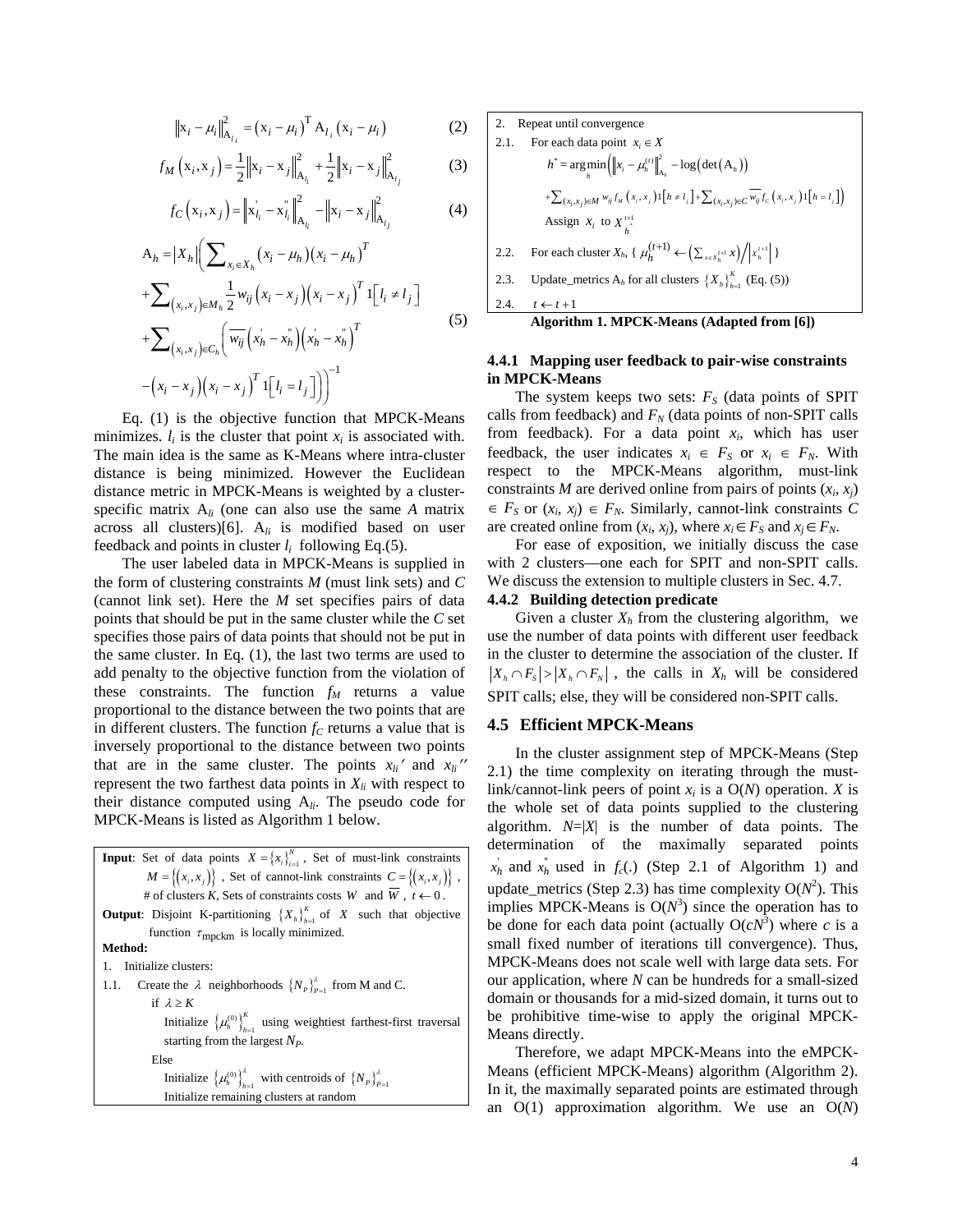implementation for the neighborhood creation process in the cluster initialization step of MPCK-Means. Additionally, the general practical experience with a K-Means based algorithm is that it converges within a small number of iterations for the main loop (Step 2 in MPCK-Means). Combined these make eMPCK-Means O(*N*) and the constant is small for a range of VoIP call traces.

#### **4.5.1 eMPCK-Means : Initialize clusters**

The eMPCK-Means algorithm creates the initial neighborhoods directly from the user feedback  $F<sub>S</sub>$  and  $F<sub>N</sub>$ sets. Specifically, it creates *w* neighborhoods  $\{F_s, F_N, x_n, x_n\}$  $x_{n4}, \ldots, x_{nw}$ , where  $\{x_{n3}, x_{n4}, \ldots, x_{nw}\} = X - F_S - F_N$  is the set of data points not covered by the user feedback. The complexity of this step is O(*N*). We use the same weighted-farthest-first traversal as in MPCK-Means, which is  $O(N)$  when the number of clusters is a constant. Overall, the initialize clusters in eMPCK-Means has O(*N*) complexity.

## **4.5.2 eMPCK-Means : efficient estimation of**  maximally separated points  $\left( x_{\scriptscriptstyle h}^{},x_{\scriptscriptstyle h}^{*} \right)$

In MPCK-Means, to find the exact maximally separated points  $(x_h, x_h)$  used in Eq. (4) and  $A_h$  matrix  $updating[6]$ , it requires evaluating the distance  $\left\| x_i - x_j \right\|_{A_i}^2$  for every pair of points  $(x_i, x_j) \in X$ , which is an  $O(N^2)$  operation. Since the matrix  $A_h$  is updated in each iteration of the loop of step 2 in Algorithm 1, this evaluation has to be repeated as well.

In eMPCK-Means, we estimate the maximally separated points by first putting data points from *X* into an array R[1..*N*] in a random ordering. We then iterate through consecutive elements  $R[i]$  and  $R[i+1]$  in the array. We set  $(x_h, x_h)$  to  $(R[i'], R[i'+1])$  that gives the maximal value of  $||R[i'] - R[i'+1]||_{A_h}^2$ . This operation (Step 2 in Algorithm 2) is performed once right after the cluster initialization step and is done *K* times, once for each cluster *h*. The time complexity of this step is O(*N*).

However, since the A*h* matrix is updated in each iteration of MPCK-Means (Step 2.3, Algorithm 1), the estimate  $(x_h, x_h)$  has to be updated accordingly as well. We embed the updating process into the calculation of the parameterized Euclidean distance  $||x_i - x_j||_{A_h}^2$  (Eq. (2)). The parameterized Euclidean distance is calculated in Eq. (3) and Eq. (4) as well. The idea here is that when a pair of points  $(x_i, x_j)$  is found to have a greater distance than the current estimate  $(x_h, x_h)$  at the time of evaluating the parameterized Euclidean distance, we will set the maximally separated points estimate to  $(x_i, x_j)$ . The advantage of this approach is that it is an O(1) operation and does not increase the order of complexity of eMPCK-Means. However, this is an approximation because

suppose, in the loop to iterate through all the points, we are at point  $x_A$  and are calculating  $||x_A - x_B||^2$ . The point  $x_C$  is to be considered in a later iteration and  $(x_A, x_C)$  happens to be the farthest pair of points. Then, the computation for point *xA* will not have the accurate distance for the farthest pair of points. Hereafter, when we refer to Euclidean distance computation, we mean that it has maximally separated point estimation embedded within it.

To insure that  $f_C(.)$  function (Eq. (4)) does not evaluate to negative values with our approximated estimation of  $(x_h, x_h)$ , we enforce that the second term is always evaluated before the first term so that there is an opportunity to update  $(x_h, x_h)$ .

## **4.5.3 Use only a fixed number of constraints in cluster assignment step**

In the cluster assignment step of MPCK-Means (Step 2.1, Algorithm 1), rather than iterating through the complete must-link/cannot-link peers of *xi*, which makes Step 2.1  $O(N^2)$ , we choose a fixed-sized subset of them. This corresponds to Step 3.1 in eMPCK-Means. This optimization is hinted at by the fact that the mustlink/cannot-link information in our domain has significant redundancy. A set of  $k_1$  and  $k_2$  calls placed, through user feedback, in the SPIT and non-SPIT categories generates  $k_1^2 + k_2^2$  must-link and  $k_1 k_2$  cannot-link constraints. On the other hand, we see from experimental results in [6] that MPCK-Means can work reasonably well even with a limited numbers of constraints. The cluster assignment step thus becomes O(*N*). In general, this can negatively affect the clustering quality. However, we believe it is a trade-off that is necessary in an effort to make the detection scheme scalable.

### **4.5.4 Pre metrics update on the starting cluster(s)**

In MPCK-Means, the first update metrics step (Step 2.3) occurs only after the first iteration of the cluster assignment step (Step 2.1). In the first iteration of the cluster assignment, a default identity matrix is assigned to A*h*, which directly affects the quality of the generated clusters from the first iteration and has a long-term effect on the quality of the eventual clusters as we see empirically. Therefore, in eMPCK-Means we conduct a metrics update (Step 1.2, eMPCK-Means, Algorithm 2) early on, right after the initial clusters are generated from the cluster initialization step. Intuitively, the user feedback is available at the outset and this optimization allows the A*h* matrix to immediately adapt to the user feedback, which results in more accurate clustering. Additionally, it improves the convergence speed as we see later (Table 1).

**Input**: Set of data points  $X = \{x_i\}_{i=1}^N$ , Set of must-link constraints  $M = \{(x_i, x_j)\}\$ , Set of cannot-link constraints  $C = \{(x_i, x_j)\}\$ , Number of clusters *K*, Sets of constraints costs *W* and  $\overline{W}$ ,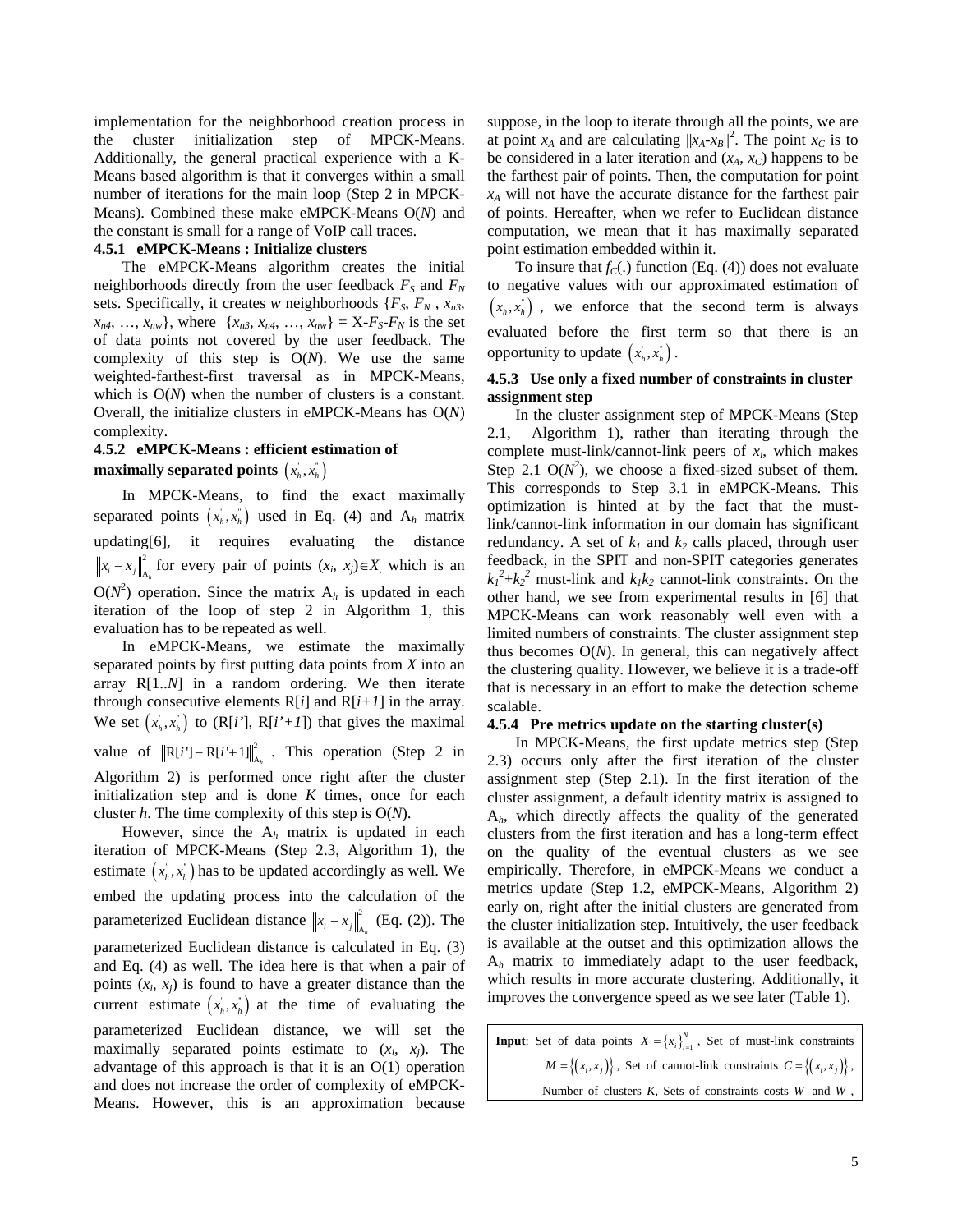Optional initial cluster centroids  $\left\{\mu_n^{(0)}\right\}_{n=1}^K$ ,  $t \leftarrow 0$ **Output:** Disjoint K-partitioning  $\{X_h\}_{h=1}^K$  of *X* such that objective function  $\tau_{\text{mpckm}}$  is locally minimized. **Method**: 1. If initial cluster centroids  $\left\{\mu_h^{(0)}\right\}_{h=1}^{\Lambda}$  $\mu_h^{(0)}\Big|_{h=1}^K$  is not given in the input 1.1. Create the  $\lambda$  neighborhoods  $\{N_p\}_{p=1}^{\lambda}$  with steps from Sec. 4.5.1. if  $\lambda > K$ Use weightiest farthest-first traversal to select *K* neighborhoods  $\{N_{P(h)}\}_{h=1}^K$ . Assign the data points  $\{X_{h}^{(0)} \leftarrow N_{P(h)}\}_{h=1}^{K}$ Initialize  $\{\mu_h^{(0)}\}_{h=1}^k$  $\mu_h^{(0)}\big\}_{h=0}^K$ Else  ${X_h^{(0)} \leftarrow N_h}_{h=1}^{\lambda}$ Initialize remaining clusters at random Initialize  $\{\mu_h^{(0)}\}_{h=1}^k$  $\mu_h^{(0)}\big\}_{h=0}^K$ 1.2. Update metrics  $A_h$  for all clusters  $\{X_h\}_{h=1}^K$  ([6]). 2. Initialization of maximally separated points  $(x_h, x_h)$  with respect to each A*h*. 3. Repeat until convergence 3.1. For each  $x_i \in X$ Randomly select { }  $\{(x_i, x_j) \in C\}$  $(x_i, x_j) \in M \rangle$ ,  $(x_i, x_j) \in C$ ,  $\{i, x_j\} \in M \setminus M = cts_{size}$  $\{i, x_j\} \in C$   $\}, |C| = cts_{size}$  $M \in \{(x_i, x_j) \in M\}$ ,  $|M| = c$ ts  $C \in \{(x_i, x_j) \in C\}$ ,  $|C| = c$ ts  $\in \{(x_i, x_j) \in M\}$ ,  $|M|$  =  $\in \{(x_i, x_j) \in C\}$ ,  $|C|$ = .  $h^* = \argmin_h \left( \left\| x_i - \mu_h^{(t)} \right\|_{A_h}^2 - \log \left( \det(A_h) \right) \right)$  $+ \sum_{(x_i,x_j)\in \overline{M}} w_{ij} f_M\left(x_i,x_j\right) \mathbf{1}\Big[\big(h\neq l_j\Big]\Big] + \sum_{(x_i,x_j)\in \overline{C}} \overline{w_{ij}} f_C\left(x_i,x_j\right) \mathbf{1}\Big[\big(h=l_j\Big]\Big)$ Assign  $x_i$  to  $X_{h}^{t+1}$ 3.2. For each cluster  $X_h$ ,  $\{ \mu_h^{(t+1)} \leftarrow \left( \sum_{x \in X_h^{t+1}} x \right) / \left| x_h^{t+1} \right| \}$ 3.3. Update\_metrics  $A_h$  for all clusters  $\{X_h\}_{h=1}^K$  ([6]) 3.4.  $t \leftarrow t+1$ 

### **Algorithm 2. eMPCK-Means**

Algorithm 2 shows the proposed eMPCK-Means with the above modifications to MPCK-Means. Step 1 decides the starting *K* centroids (means) for the clusters through the use of initial user feedback. For the specific case of the user flagging calls as SPIT or non-SPIT, *K*=2.

Step 2 initializes the maximally separated points estimation. Step 3.1 performs the cluster assignment. Step 3.2 updates the mean. Note that the mean can be updated in constant time by keeping the sum of the data points and performing an addition/subtraction when a data point is associated with/unassociated from a cluster. Step 3.3 updates the matrix A*h* for each cluster *h*. The goal of this process is to pick A*h*'s such that the objective function (Eq. (1)) is minimized for the cluster assignment done in the current iteration of Step 3. Conceptually, this process will result in A*h*'s that puts higher weights on those features which are consistent among data points in the same cluster and lower weights on those that are less consistent.

### **4.6 Progressive MPCK-Means**

The eMPCK-Means algorithm assumes that the data points are available in a batch, and is thus suited for Mode B (batch mode) detection (Sec. 3.3). To support Mode A per-call early detection, we create a variant called progressive MPCK-Means (pMPCK-Means). The pseudo code is given as Algorithm 3. The idea here is that when a new call comes in, pMPCK-Means performs only the cluster assignment step and only for the new data point. The features "From URI", "To URI", "Start time", and "Time from the last call by the same caller" are available at the beginning of the phone call and are used in pMPCK-Means. For the features that are not available, pMPCK-Means fills the data point  $x_i$  with the mean values from the cluster to which this point's distance is being computed. This is implicitly carried out in Step 4 of Algorithm 3.

In pMPCK-Means, the update metrics operation only occurs occasionally when the cluster means have changed significantly (exceeding a given threshold  $d_{threshold}$ ). Estimating the mean is an  $O(1)$  operation for each new data point. This amortizes over many calls the cost of A*<sup>h</sup>* computation and the cost of re-clustering all existing data points. However, a cost has to be paid in advance, which is that we require reasonably sized cluster(s) to be grown on the initial data points  $(|X| > t_{threshold})$  through eMPCK-Means. The reason is that we want the initial  $A_h$  matrix to be as accurate as possible.

Algorithm: pMPCK-Means  
\nInput: A new data point 
$$
x_r
$$
, Disjoint K-partitioning  $\{X_h^{(t-1)}\}_{h=1}^K$  of  
\n
$$
X^{(t-1)} = \{x_1, x_2, ..., x_{t-1}\}.
$$
\nOutput: The cluster association  $l_t$  for the point  $x_r$ .  
\nDisjoint K-partitioning  $\{X_h^{(t)}\}_{h=1}^K$  of  $X^{(t)} = \{x_1, x_2, ..., x_{t-1}, x_t\}.$   
\nInternal Variables:  $\{\widehat{\mu}_h\}_{h=1}^K$   
\nMethod:  
\n1. If  $t < t_{\text{threshold}}$   
\n
$$
X^{(t)} \leftarrow X^{(t-1)} \cup \{x_t\} ; \{X_h^{(t)} \leftarrow \emptyset\}_{h=1}^K
$$
; Return  
\n2. If  $\{X_h^{(t)} = \emptyset\}_{h=1}^K$  (all clusters are empty)  
\n $X^{(t)} \leftarrow X^{(t-1)} \cup \{x_t\}.$   
\nCall eMPCK-Means to generate  $\{X_h^{(t)}\}_{h=1}^K$  from  $X^{(t)}$ .  
\n $\{\widehat{\mu}_h \leftarrow \mu_h^{(t)}\}_{h=1}^K$ ; Return  
\n
$$
\overline{M} \in \{(x_i, x_j) \in M\}, \overline{M} = ctss_{size}
$$
\n3. Randomly select 
$$
\overline{C} \in \{(x_i, x_j) \in C\}, \overline{C} = ctss_{size}
$$
\n4.  $h^* = \arg\min_{h} (\|x_i - \mu_h^{(t)}\|_{\lambda_h}^2 - \log(\text{det}(A_h)) + \sum_{(x_i, x_j) \in \overline{M}} w_{ij} f_u(x_i, x_j) 1[\overline{h} \neq l_j] + \sum_{(x_i, x_j) \in \overline{C}} \overline{w_{ij}} f_c(x_i, x_j) 1[\overline{h} = l_j]$ \n5.  $\{X_h^{(t)} \leftarrow X_h^{(t-1)}\}_{h=1}^K$ ;  $X_h^{(t)} \leftarrow X_h^{(t)} \cup \{x_t\}$   
\n6. If  $\|\widehat{\mu}_h^* - \mu_h^*\|_{A_h^*}^2 /$ 

6. If  $\left\| \widehat{\mu_{k^*}} - \mu_{k^*} \right\|^2$  / $\left\| x_{k^*} - x_{k^*} \right\|$ 

 $\mu_{h^*} - \mu_{h^*} \Big\|_{A_{h^*}} / \|x_{h^*} - x_{h^*} \|_{A_{h^*}} > d$  threshold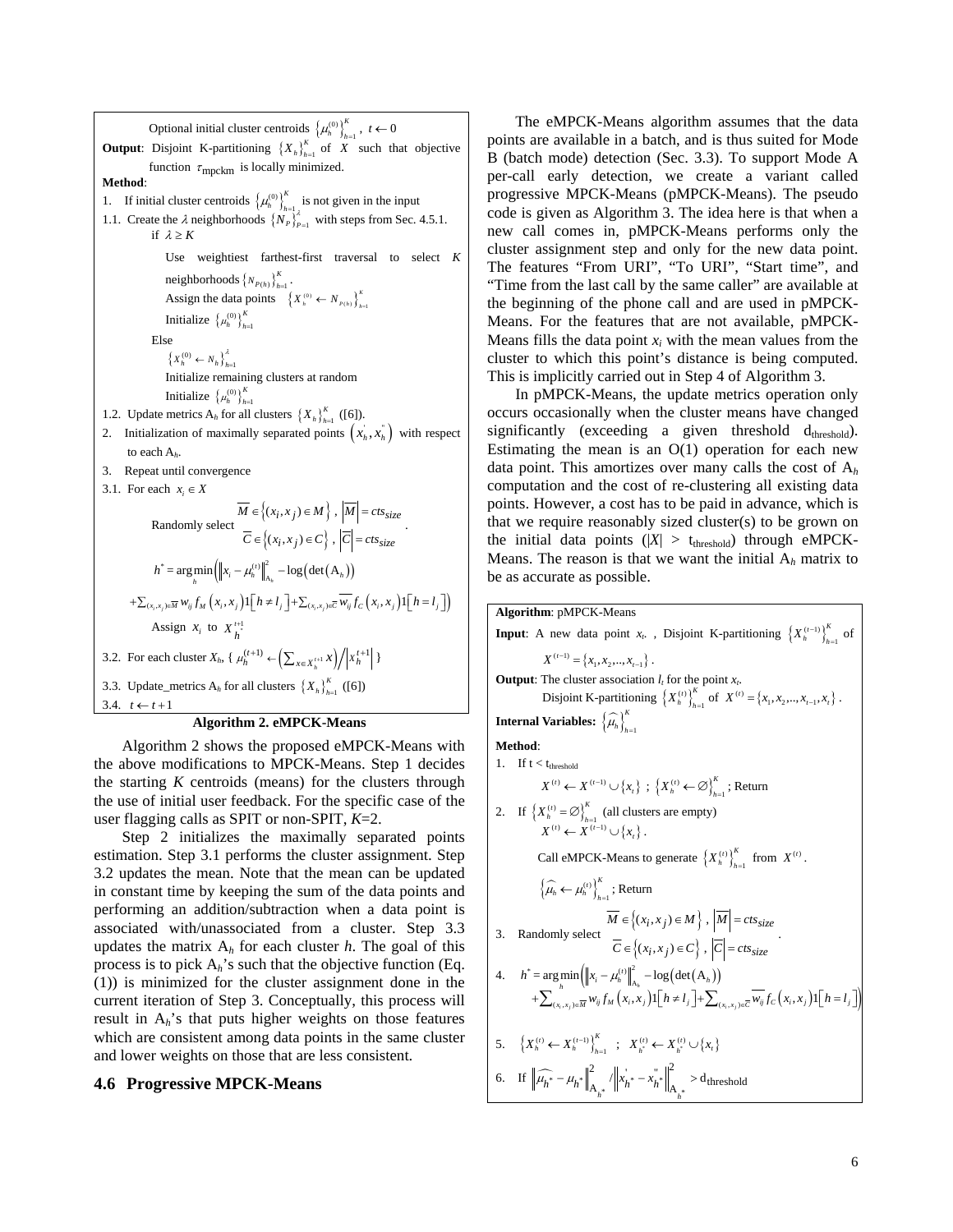

## **4.7 Multi-Class eMPCK clustering**

We create a variant of eMPCK in which the initial clusters are split into sub-clusters based on the call types "calls going to voice mail", "calls terminated immediately after the call is established", and "the remaining calls". These three types exhibit different patterns in the nonsilence call duration ratio (feature 17, Sec. 4.2). The subclusters are formed for both SPIT and non-SPIT calls. This is an attempt to guide the clustering process through expert knowledge. The user feedback however is only able to differentiate between SPIT and non-SPIT calls, and not place a call into a sub-cluster.

### **5. Experiments and Results**

#### **5.1 Testbed**

We set up a two-domain testbed with a topology similar to Figure 1, one of the domains being protected by our detection technique. We use Asterisk as the VoIP proxy servers and MjSip for the phone clients. Each domain has 90 phones acting as non-spitters and 6 phones acting as spitters. We use the Poisson distribution to model call arrival times and the Exponential distribution to model call durations.

The generation of call traces was done by only one of the co-authors without providing any information about the nature of non-SPIT and SPIT calls to the rest of the team. This was done by design so that the team working on the detection system does not have any prior knowledge of the call mix. Ideally we would have liked to perform the evaluation on third-party call traces. However, at the time of writing, no such call trace is publicly available.

#### **5.2 Summary of call trace dataset**

We collected four call traces from our testbed with varying call characteristics as follows (*call trace name*, *Non-SPIT Call length average*, *Non-SPIT Call interarrival time average*, *SPIT Call length average*, *SPIT call inter-arrival time average*, *Number of SPIT calls in trace*, *Number of non-SPIT calls in trace*)*: (v4, 5, 30, 1, 2, 212, 171), (v5, 5, 10, 1, 10, 45, 338), (v6, 5, 30, 1, 10, 94, 289), (v7, 5, 30, 5, 10, 81, 302).* The time unit is minute. In terms of similarity between SPIT and non-SPIT calls, in decreasing order, the call traces are v5, v7, v6, and v4.

There are other characteristics which are shared by the four call traces. Examples include a 60% chance of a call being hung up by the caller for a non-SPIT call and a 10%

chance of being hung up by the caller (spitter) for a SPIT call. The media streams for a SPIT call are dominated by the spitter while for a non-SPIT call, the non-silence duration on the caller and the callee media streams are about the same on average.

Other experimental parameter settings are: at most 15 must-link and 15 cannot-link constraints are used. The pMPCK-Means algorithm uses 100 data points initially with eMPCK-Means before commencing incremental operation. Each data point in the experiment is based on the average from 50 runs with the same parameter settings.

### **5.3 Effect of proportion of user feedback**

We evaluate the effect of the proportion of calls that come with user feedback. We assume the same ratio for both SPIT and non-SPIT calls. We assume the feedback is perfectly accurate.

Figure 2 shows the clustering quality with respect to four different algorithms proposed on call trace 4 in terms of the F-Measure [6]. A larger F-Measure value means better quality clustering. From Sec. 5.2, we know that call trace 4 exhibits a very clear distinction between SPIT and non-SPIT calls in terms of call duration and call interarrival time. This makes eMPCK perform well with user feedback ratio as low as 0.1. The original MPCK-Means achieves the same level but with a higher user feedback ratio of 0.2. The improved result of eMPCK is due to the pre-metrics update (Sec. 4.5.4), which creates a more accurate weight matrix *A* based on user feedback, prior to iterating over the data points. The F-Measure from eMPCK Multi Class drops with increasing user feedback ratio because we break the cluster into sub-clusters based on the call types. As a result, eMPCK Multi Class will put different types of SPIT and non-SPIT calls into different sub-clusters. Both will hurt the F-Measure since by definition of F-Measure, these calls should be clustered into the same cluster. This negative effect grows stronger as the user feedback ratio increases.

Figure 3 and Figure 4 show the true positive (TP) and false positive (FP) rates of SPIT detection on call trace v4. What we can see here is that eMPCK Multi Class actually performs well despite the poor F-Measure. eMPCK Multi Class performs worse than eMPCK at low user feedback ratio because breaking the initial cluster into sub-clusters reduces the number of call data points with feedback in each sub-cluster. This results in poor clustering and hence low detection accuracy. Compared to eMPCK, MPCK's detection accuracy lags behind due to the lack of premetrics updating. pMPCK performs rather poorly even with call trace v4. However, it is still in the usable range (e.g. 0.63 True Positive with a user feedback ratio of 0.2). pMPCK's poor performance is due to the limited features available before the media stream is established.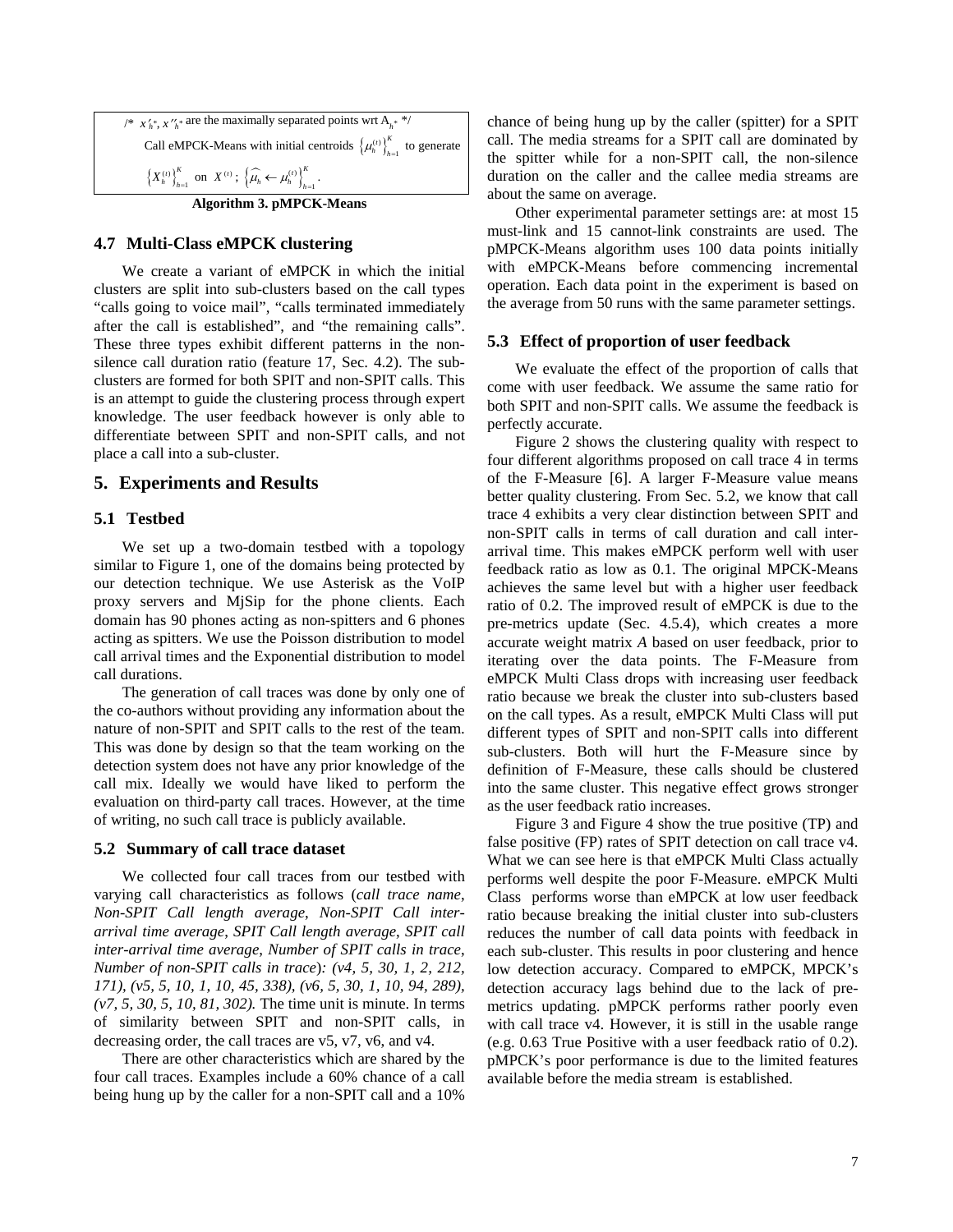Due to space constraints, we show only the True Positive curves for call traces v5, v6, and v7 in Figure 5, Figure 6, and Figure 7 respectively. All the algorithms perform worse with call trace v5 due to same inter-arrival time of SPIT and non-SPIT calls. This makes the time since last call from the same caller and call frequency (features 9 and 16 in Sec. 4.2) much less useful. Another factor is the number of SPIT calls in the call trace is decreased to 45 (compared to 212 in v4) which further lowers the clustering quality and detection accuracy. Figure 8 summarizes the True Positive rates from eMPCK across the four call traces. This basically corresponds to how salient the differences between SPIT calls and nonSPIT calls in the call traces are. In order, the easiest one is v4, followed closely by v6, and then v7. The hardest is v5. In v5, SPIT calls are almost indistinguishable from shortduration non-SPIT calls.

We show error-bar ( $\pm$  1 s.t.d.) for eMPCK in Figure 2. They are omitted in the rest of the figures for presentation clarity. The general trend is that the errors diminish with increasing ratio of user feedback. We observe less than  $\pm$  5% error across the experiments on call traces 4, 6, and 7 when user ratio is set beyond 0.1. For call trace 5, the error is higher (up to  $\pm 25\%$  at 0.1 ratio).



 $\blacksquare$   $\blacksquare$   $\blacksquare$   $\blacksquare$   $\blacksquare$   $\blacksquare$   $\blacksquare$   $\blacksquare$   $\blacksquare$   $\blacksquare$   $\blacksquare$   $\blacksquare$   $\blacksquare$   $\blacksquare$   $\blacksquare$   $\blacksquare$   $\blacksquare$   $\blacksquare$   $\blacksquare$   $\blacksquare$   $\blacksquare$   $\blacksquare$   $\blacksquare$   $\blacksquare$   $\blacksquare$   $\blacksquare$   $\blacksquare$   $\blacksquare$   $\blacksquare$   $\blacksquare$   $\blacksquare$   $-MPCK$ - eMPCK (Multi Class)  $\rightarrow$ pMPCK

## **5.4 Scalability of execution time**

In this experiment we compare the running times of MPCK and eMPCK by varying the number of call data points. Call trace v7 is used for this experiment. For MPCK, we apply exact optimizations which do not cause loss of accuracy. For example, the maximally separated points evaluation is re-executed only when the A matrix gets changed. The results are based on code compiled with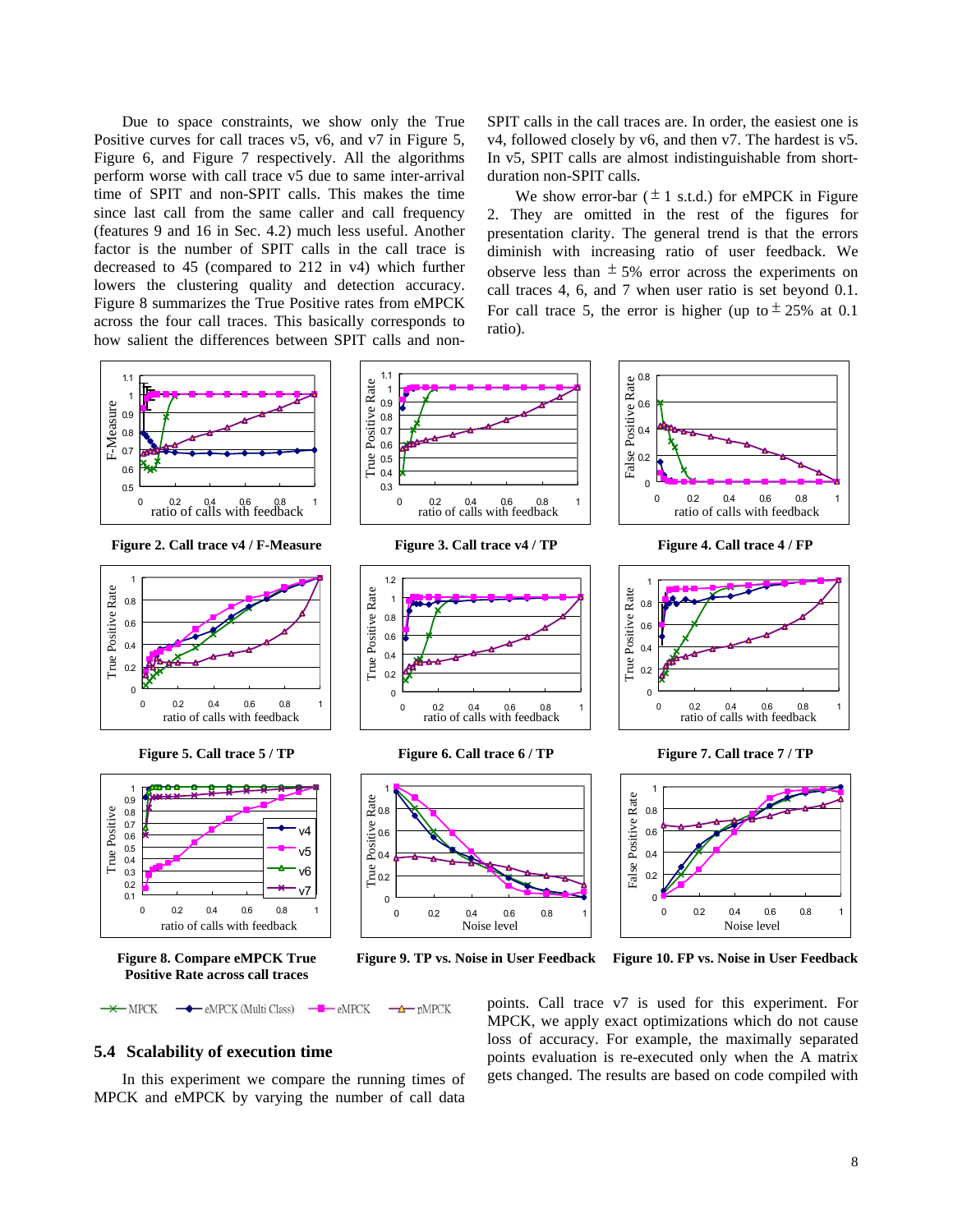

**Figure 11. Running Time**

MS VC++ 8.0 with default optimization level running on Windows XP, Intel E6400 2.13 GHz CPU.

As Figure 11 shows, MPCK exhibits non-linear growth in the running time as the number of call data points increases (error bars are  $\pm 1$  std.). eMPCK, on the other hand, exhibits a linear growth in the running time. Also, MPCK takes significantly longer to run compared with eMPCK—15 times longer for a batch of 400 calls. Looking at the number of iterations that each algorithm takes to converge (Table 1), eMPCK fares better. The running time advantage of eMPCK comes from the lower number of iterations as well as the lower running time of each iteration. The lower number of iterations is explained by eMPCK's update of  $A_h$ 's on the initialized clusters. For call trace v5, the similarity in SPIT and non-SPIT calls renders the A*h* initialization ineffective and the number of iterations is roughly equal for both algorithms.<br>volume = -0.319084

|               | 5.5 Effect of |  |  |  |  |
|---------------|---------------|--|--|--|--|
| noise in user |               |  |  |  |  |
| feedback      |               |  |  |  |  |

**MPCK eMPCK** v4 6.94 3.98 v5 7.80 7.83 v6 7.81 5.38 v7 6.94 4.7 Average 7.37 5.47 **Table 1. Number of iterations to** 

algorithms with various noise

different

We evaluated



levels in the user feedback. When we say the noise level is *c*, it means that a fraction *c* of the user feedback is false, i.e., a SPIT call is reported as non-SPIT and vice-versa. We show the result with call trace 6 for this experiment. The user feedback ratio is fixed at 0.3. Figure 9 shows the true positive rate decreases as the noise level increases. Observing the false positive rates in Figure 10, we conclude that pMPCK is completely unusable through the whole noise level range while the other algorithms are usable at low noise levels. We conclude that pMPCK is usable only for a high proportion of accurate user feedback. Beyond noise level 0.5 eMPCK performance drops below that of MPCK due to our design of the detection predicate (Sec. 4.4.2), namely, considering the cluster that contains more calls marked by the user as SPIT than non-SPIT, to be the SPIT cluster. With noise level above 0.5, the user feedback is wrong more often than right and the negative effect is more pronounced in eMPCK than MPCK, since it did a "better job" of clustering on the user feedback than MPCK. As an example of a usable operating point, consider that at noise levels 0.2 or below, eMPCK has both true positive and true negative above 0.8.



**5.6 Evaluation with noise and feedback ratio** 

Here we perform an evaluation of all four proposed algorithms with respect to the four call traces. Our evaluation methodology considers the combined effect of proportion of user feedback and the noise level and the results are shown in Figure 12, Figure 13, and Figure 14. In the 3D plot, the Z-axis corresponds to TP-FP, the difference between True Positive rate and False Positive rate, with respect to each pair of feedback ratio and noise level. Intuitively, if TP-FP is greater than zero, it means the detection gives more correct results than incorrect results and can be regarded as a valid operating point where the detection is useful. Due to page length limitation, we show the 3D plots only for call trace 6. A general trend we can see in the 3D plots is that when fixing the noise level, the TP-FP value climbs to a peak and then goes down when varying the feedback ratio from 0 to 1. There is no sharp breakdown of performance for any of the algorithms. If the user feedback is accurate, then even with low ratio of user feedback, the performance is good for MPCK and eMPCK. The performance of pMPCK on the other hand is acceptable only close to the extreme region of almost perfect user feedback for almost all calls. To